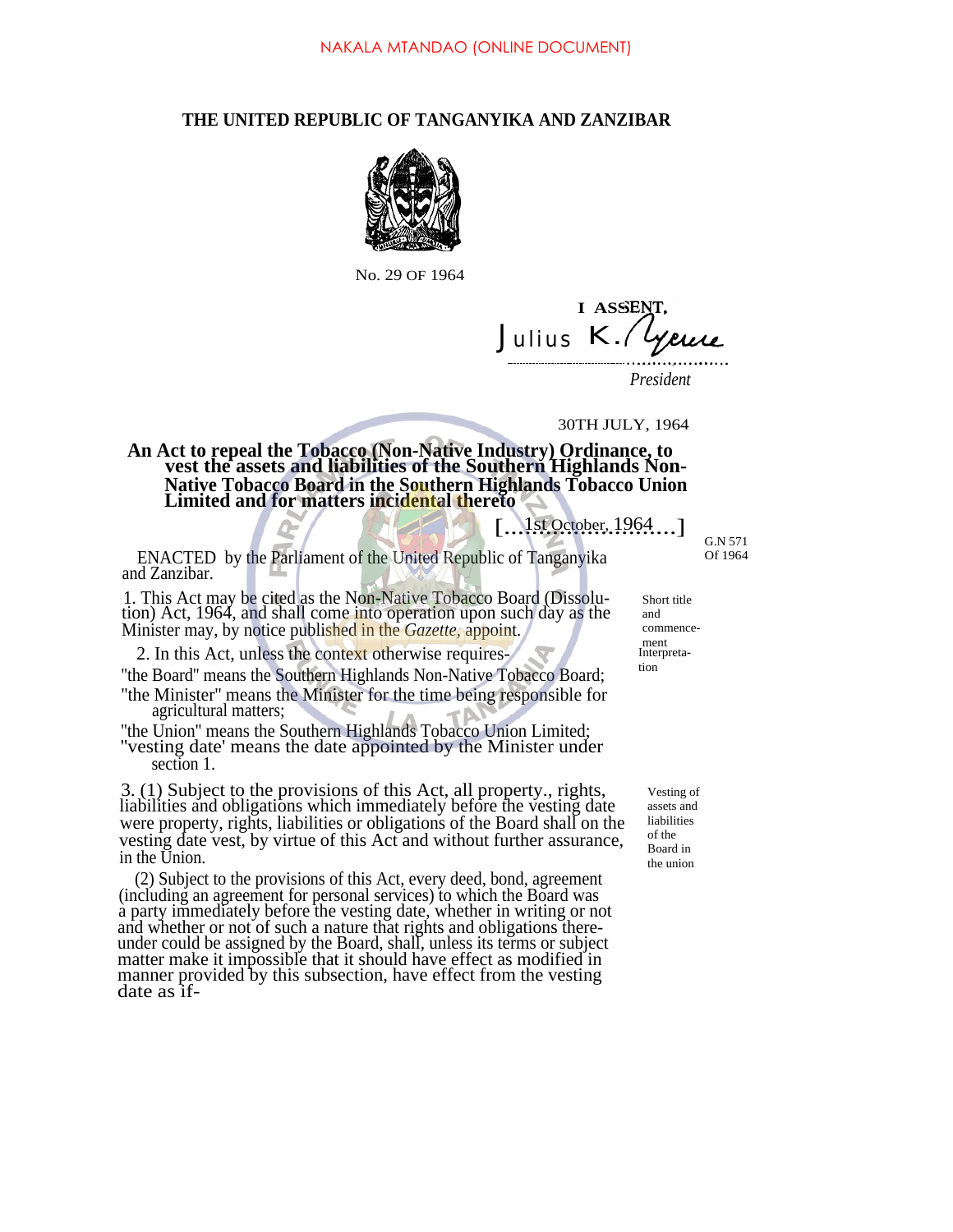- (a) the Union had been a party thereto;
- (b) for any reference (however worded and whether expressed or implied) to the Board there were substituted, as respects anything falling to be done on or after the vesting date, a reference to the Union.

(3) Where, by reason of the foregoing provisions of this Act, the Union becomes a party to any agreement for the rendering by any person of personal services--

- (a) such person shall be deemed to have been appointed to the service of the Union on the terms of such agreement, including any provision, whether or not contained in such agreement, in -relation to any provident fund to which he was a contributor immediately before the vesting date; and for the purposes of determining any right to gratuity, his service with the Union under such agreement shall be regarded as continuous with his service with the Board before the vesting date;
- (b) such person's employment by the Board and by the Union shall be deemed to be continuous employment by one employer within the meaning of section 8A of the Severance Allowance Act, 1962, and that Act shall apply to the parties in the same manner as it applies to the cases set out in subsection (1) of the said section 8A.

**4.**-(1) Upon the vesting date the persons who immediately before the vesting date were members and officers of the Board shall deliver possession of the immovable and the movable property vested by this Act in the Union to such persons as the Union shall appoint and shall do all such things as are necessary or desirable for the more effective vesting, in accordance with the provisions of this Act, of the property, rights, liabilities and obligations vested in the Board immediately before the vesting date.

*(2)* The Minister may, by order, provide for any matter which appears to him to be necessary or expedient for the purposes of securing the vesting in accordance with the provisions of this Act, of the property, rights, liabilities and obligations vested in the Board immediately before the vesting date, and, without prejudice to the generality of the foregoing, may appoint a person to do any act or sign. any document relating to the property and rights vested in the Board immediately before the vesting date whereby the provisions of this Act may be more effectually achieved; and every act done or document signed by a person in accordance with the provisions of such an order for such purposes shall be effectual as if it had been done or made by the Board and had the Tobacco (Non-Native Industry) Ordinance not Cap. 310 Board and ha

Legal **5.**-(1) Any legal proceedings pending immediately before the vesting proceedings date to which the Board is a party in so far as they relate to any property, right, liability or obligation to be vested in the Union by virtue of this Act, or to any deed, bond or agreement or other document which has effect in accordance with subsection (2) of section 3, shall be continued by or against the Union.

Acts 1962 No. 57

Effecting vesting